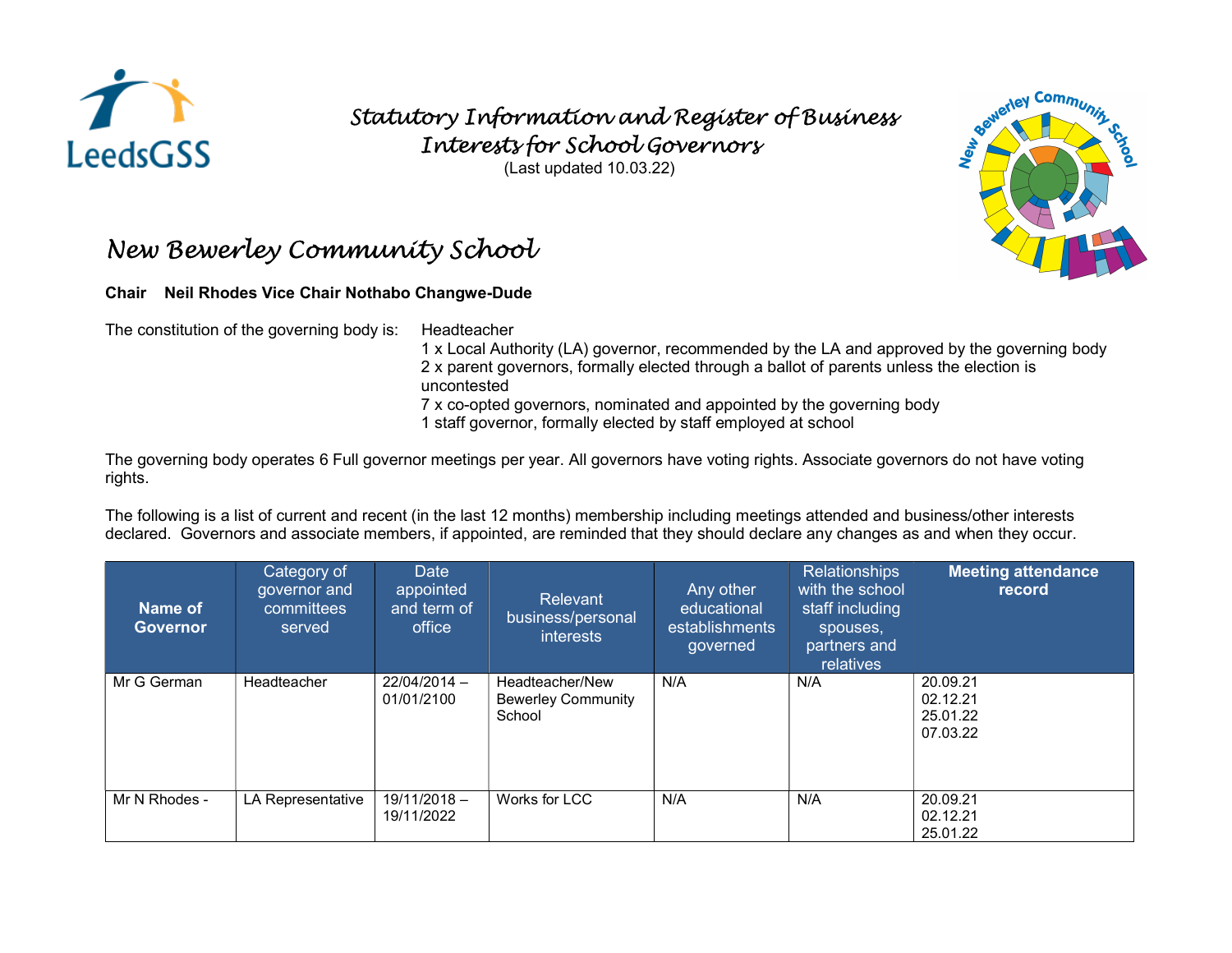|                           | Chair of governors<br>Children Looked<br>After, Child<br>Protection,<br>Complaints,<br>Attendance &<br>Safeguarding |                              |             |           |     | 07.03.22                                       |
|---------------------------|---------------------------------------------------------------------------------------------------------------------|------------------------------|-------------|-----------|-----|------------------------------------------------|
| Mrs N Changwe-<br>Dube    | Parent Gov<br>Vice - Chair of<br>governors<br>Early Years<br>Governors<br>Training                                  | $17/10/2016 -$<br>17/10/2020 | N/A         | N/A       | N/A | 20.09.21<br>02.12.21<br>25.01.22<br>07.03.22   |
| Mrs S Horsfall            | Co Opt<br>Representative<br>Curriculum                                                                              | 12/10/2019-<br>12/10/2023    | N/A         | <b>NA</b> | N/A | 20.09.21<br>02.12.21<br>25.01.22<br>07.03.22   |
| Mrs J Walker              | Staff<br>Representative                                                                                             | $12/10/2019 -$<br>12/10/2023 | N/A         | N/A       | N/A | 20.09.21<br>02.12.21<br>25.01.22<br>07.03.22   |
| Jayes Parker-<br>Kolawole |                                                                                                                     | 01/01/2020                   | N/A         | N/A       | N/A | 02.12.21<br>25.01.22<br>07.03.22               |
| Rizwan Khan               | <b>Health &amp; Safety</b>                                                                                          | 01/09/2019                   | N/A         | N/A       | N/A | Apologies<br>Apologies<br>25.01.22<br>07.03.22 |
| Miss F Pashby             | Co Opt<br>Pupil Premium                                                                                             | $23/03/2017 -$<br>23/03/2020 | N/A - Email | N/A       | N/A | 20.09.21<br>02.12.21<br>07.03.22               |